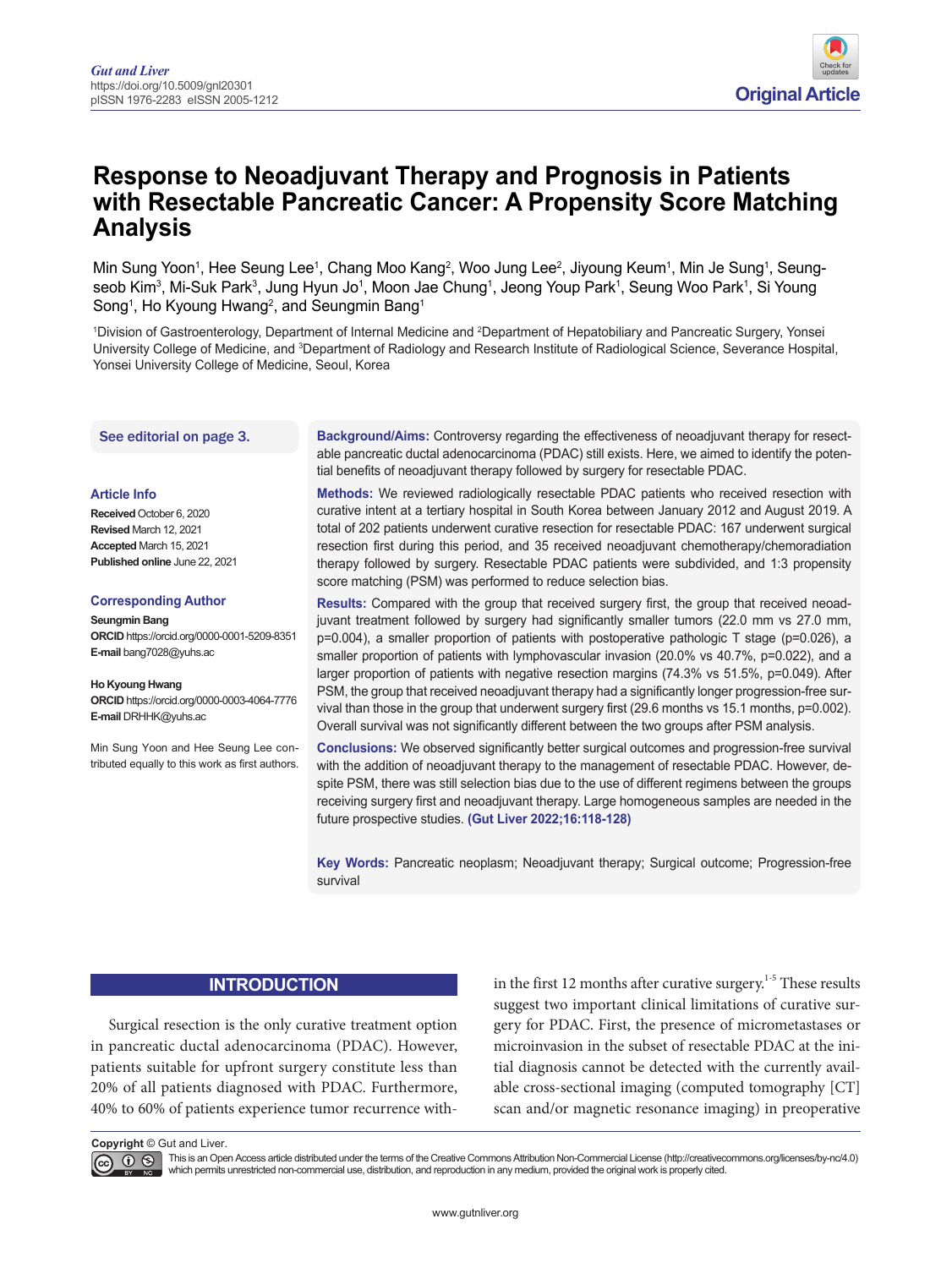<span id="page-1-0"></span>period. Second, the aggressive nature of surgery for PDAC, which is pylorus-preserving pancreaticoduodenectomy, prevents patients from receiving adjuvant chemotherapy with surgery-related morbidity and complications.<sup>[6,](#page-9-1)7</sup> According to previous studies, only 26% to 74% of patients receive postoperative therapy because of postoperative complications, reduced performance status, and early disease recurrence. 8-11

<span id="page-1-3"></span><span id="page-1-2"></span>Neoadjuvant therapy for PDAC has been considered an alternative option in borderline resectable/locally advanced PDAC. Neoadjuvant chemotherapy has more potential benefits than the traditional upfront surgery approach, including the following: it eradicates micrometastases, increases negative margin resection rates, and avoids futile surgery by identifying rapidly progressive tumor types.<sup>12-15</sup> Furthermore, neoadjuvant therapy also likely promotes better patient selection by excluding patients with undetected distant disease or rapidly progressive disease who will not benefit from resection and for whom the associ-ated morbidity of surgical resection is avoided.<sup>[16](#page-10-3)[,17](#page-10-4)</sup>

<span id="page-1-4"></span>However, controversy regarding the effectiveness of neoadjuvant therapy in resectable PDAC still exists. Here, we retrospectively analyzed a single-center pancreatic cancer database to identify the potential benefits of neoadjuvant therapy.

## <span id="page-1-1"></span>**MATERIALS AND METHODS**

## **1. Study population**

This was a single-center retrospective study comprising patients who underwent curative-intent pancreatectomy for resectable PDAC. We identified all patients who received curative-intent resection for pancreatic cancer at Severance Hospital between January 2012 and August 2019 by searching the electronic medical records. A total of 284 patients underwent surgical resection for pancreatic cancer during this period (Fig. 1). The exclusion criteria were as follows: (1) pancreatic tumors except PDAC (n=31) and (2) borderline resectable (n=38), locally advanced (n=11), and metastatic (n=2) PDAC.

<span id="page-1-5"></span>As a result, 202 patients were enrolled in this study and divided into two groups: those undergoing upfront surgery (n=167, 82.7%) and those receiving neoadjuvant therapy



Fig. 1. Patient diagram. IPMN, intraductal papillary mucinous neoplasm.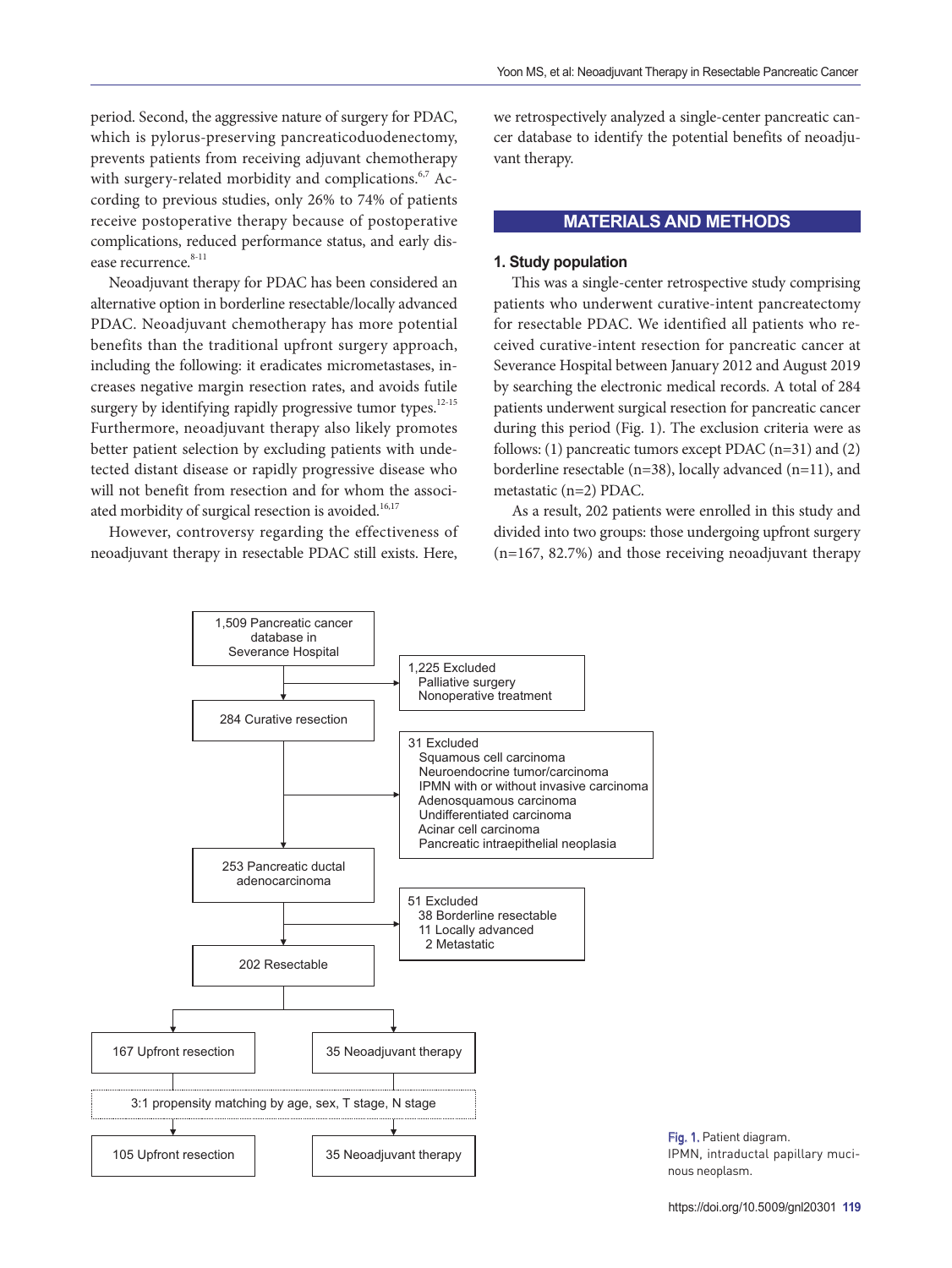followed by surgery (n=35, 17.3%). To reduce survival bias according to chemotherapy itself in neoadjuvant therapy group compared with upfront surgery group, we also excluded patients who underwent upfront surgery alone without adjuvant chemotherapy (n=28) in subgroup analysis.

The surgical procedures that patients underwent were as follows: pylorus-preserving pancreaticoduodenectomy (n=101), Whipple's operation (n=4), distal pancreatectomy (n=88), and total pancreatectomy (n=9). Regarding chemotherapeutic regimen, adjuvant and neoadjuvant chemotherapies mostly comprised gemcitabine (n=123/158, 77.8%) and 5-fluorouracil (5-FU), leucovorin, irinotecan, and oxaliplatin (FOLFIRINOX) (n=17/20, 85%), respectively. This study was performed in accordance with ethical guidelines of the 1975 Declaration of Helsinki and approved by the Institutional Review Boards of Severance Hospital (IRB number: 4-2015-1058). Given its retrospective nature, written informed consent was not required to access clinical data.

#### **2. Preoperative evaluation**

Patients underwent preoperative evaluation, including clinical history assessment, physical examination, laboratory assessment, and tumor marker and preoperative radiologic tests with three-phase pancreas CT scan, abdominal magnetic resonance imaging, and positron emission tomography-CT. Endoscopic ultrasound-guided fine needle aspiration was also performed for the pathologic confirmation of PDAC before the administration of neoadjuvant therapy. Tumor resectability was confirmed based on the three-phase pancreas CT scan and abdominal magnetic resonance imaging according to the following National Comprehensive Cancer Network guidelines: no tumor contact with the superior mesenteric vein or portal vein or ≤180° contact without vein contour irregularity and no contact with the celiac axis, superior mesenteric artery, or common hepatic artery. All preoperative radiologic images were reviewed by two abdominal radiologists who were blinded to the surgical and pathologic results. They noted the presence of metastatic lymph nodes, which were defined as those having a short axis longer than 1 cm, a round contour, heterogeneity, or central necrosis.

## **3. Variables**

Patients were recorded as having hypertension, diabetes mellitus, chronic pancreatitis, smoking history, alcohol history, and family history of pancreatic cancer if they had these factors prior to the pancreatic cancer diagnosis date. We recorded the first serum carbohydrate antigen 19-9 level (U/mL), which was obtained before patients underwent surgery or received neoadjuvant chemotherapy.

Upfront surgery was defined as neither preoperative chemotherapy nor concurrent chemoradiotherapy (CCRT) administration, regardless if adjuvant therapy was followed. Neoadjuvant therapy was defined as the administration of chemotherapy with or without concurrent radiation before surgery (CCRT and chemotherapy).

We retrieved the following data from the preoperative imaging test: tumor location (head/body/tail), arterial involvement (celiac artery/superior mesenteric artery/ common hepatic artery), venous involvement (portal vein/ superior mesenteric vein), radiologic tumor size, regional lymph node involvement, distant metastasis, pancreatic duct dilatation, and bile duct dilatation. Clinical and pathologic T, N, and M staging were defined according to the 8th edition of the American Joint Committee on Cancer staging system.

Additionally, the following pathological report was investigated: pathologic tumor size at its largest diameter, lymphovascular invasion, perineural invasion, pathologic differentiation, resection margin status, and number of resected and involved lymph nodes. Resection margin status was classified as negative (R0), microscopically positive or tumor-free margin <1 mm (R1), and macroscopically positive (R2). Overall survival (OS) and progression-free survival (PFS) were measured from the date of diagnosis until either death from any cause or detection of first recurrence. Tumor recurrence was divided into local recurrence and distant recurrence.

#### **4. Statistical analyses**

Baseline characteristics were summarized as the mean (standard deviation) or the median (interquartile range, IQR) for continuous variables and as numbers (percentage) for categorical variables. Tests of differences were performed using the Student t-test or the Mann-Whitney U test for continuous variables and the Fisher exact test for categorical variables. Survival curves were estimated using the Kaplan-Meier method, and the log-rank test was used to compare survivals between the two groups. To reduce immortal bias we also performed time-dependent covariant analysis. A 1:3 propensity score matching (PSM) was performed to reduce selection bias between the allocation of the neoadjuvant and upfront surgery groups. Propensity score models were adjusted for age, sex, preoperative T stage, and preoperative N stage. Nearest-neighbor matching was used. p-value <0.05 was considered statistically significant. PSM was performed using the MatchIt package in R. All statistical analyses were performed using R software version 3.6.1 (The R Foundation, Vienna, Austria).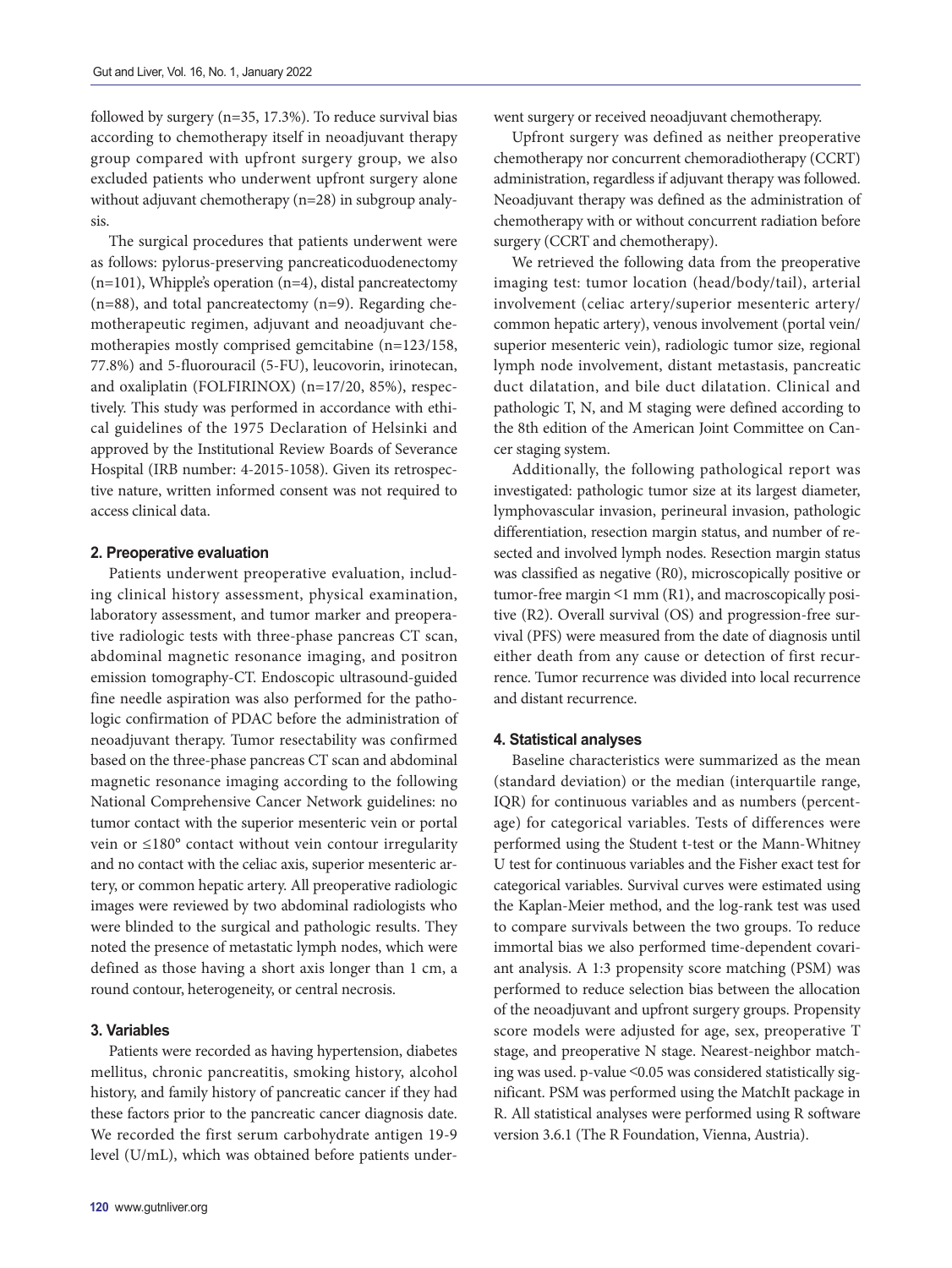## **RESULTS**

#### **1. Patient characteristics**

Table 1 presents the baseline characteristics of 167 patients who underwent upfront surgery and 35 who received neoadjuvant therapy for resectable PDAC. Using unmatched data, age and clinical node stage showed differences between the two groups. To reduce selection bias, we performed 1:3 PSM based on age, sex, and clinical T and N stages for comparable analysis. After PSM, 35 patients in the neoadjuvant therapy group were matched with 105 patients who underwent upfront surgery (Fig. 1). Both groups were balanced for preoperative baseline characteristics.

Thirty-five patients received neoadjuvant treatment. Of these patients, 57% (n=20) received neoadjuvant chemotherapy without radiation therapy and 43% (n=15) received CCRT. The neoadjuvant chemotherapy group received a median of four cycles (IQR, four to five cycles), mainly with FOLFIRINOX (n=17). Other chemotherapeutic agents administered included gemcitabine/nab-paclitaxel (n=1), gemcitabine/erlotinib (n=1), and gemcitabine/ cisplatin (n=1). The neoadjuvant chemoradiation group received various chemotherapeutic agents, including 5-FU/ leucovorin (n=3), gemcitabine (n=4), and oral 5-FU (n=8). Regarding the neoadjuvant therapy group, 77.1% (n=27/35) of patients also had a median of two cycles (IQR, two to three cycles) of adjuvant chemotherapy with gemcitabine (n=19), gemcitabine/capecitabine (n=4), gemcitabine/erlotinib (n=2), 5-FU/epirubicin/cisplatin (n=1), and 5-FU/cisplatin (n=1). In the upfront surgery group,  $81.4\%$  (n=136) of patients received adjuvant therapy followed by surgery with a median of six cycles. Moreover, 96.3% (n=131/136) of patients received adjuvant chemotherapy without radiation therapy, and the remaining 3.7% (n=5/136) of patients received CCRT. Gemcitabine (n=104) was the most commonly used regimen in adjuvant chemotherapy, followed by 5-FU, etoposide, and cisplatin (n=8), gemcitabine/ capecitabine (n=8), 5-FU/cisplatin (n=6), 5-FU/leucovorin (n=2), tegafur/uracil (n=2), and FOLFIRINOX (n=1).

## **2. Surgical outcomes**

We found some variants that showed more statistically significant improvement in the neoadjuvant therapy group than in the upfront surgery group (Table 2). The R0 resection rate was significantly higher in the neoadjuvant therapy group than that in the upfront surgery group (74.3% vs 51.5%, p=0.049). Pathologic tumor size (22.0 mm vs 27.0 mm,  $p=0.004$ ) and pathologic T stage ( $p=0.026$ ) were significantly lower in the neoadjuvant therapy group than those in the upfront surgery group. Patients receiving neoadjuvant therapy also had significant improvement in lymphovascular invasion (20.0% vs 40.7%, p=0.022). Positive lymph node/sampled lymph node ratio was lower in the neoadjuvant therapy group than that in the upfront surgery group. However, the difference was not statistically significant between the two groups (5% vs 9%, p=0.115).

After 1:3 PSM, statistically significant improvement of pathologic tumor size (22.0 mm vs 28.0 mm, p=0.001), pathologic T stage (p=0.009), degree of histologic differentiation (p=0.025), lymphovascular invasion (20.0% vs 52.4%, p=0.001), and R0 resection margin rates (74.3% vs 49.5%, p=0.034) were also shown in the matched groups. Furthermore, the difference between the number of positive lymph node (0.74 vs 1.66, p=0.025), positive lymph node/sampled lymph node ratio (5% vs 11%, p=0.038), and pathologic N stage (p=0.031) were found to be statistically significant between the two groups, which was not detected in raw data. On pathologic review in patients who received neoadjuvant treatment, we checked their College of American Pathologists score (modified Ryan scheme for tumor regression score) in four patients (score 2 in three patients and score 0 in one patient). Patient with score 0 showed no viable cancer cells in their surgical specimens.

#### **3. Prognostic outcome**

The median follow-up durations were 23.0 months (range, 15.5 to 37.2 months) and 19.3 months (range, 6.7 to 29.6 months) for patients in the upfront surgery and neoadjuvant therapy groups, respectively. During the followup period, 71.9% (120/167) and 37.1% (13/35) of patients in the upfront surgery group and the neoadjuvant therapy group exhibited recurrence, respectively. Compared with upfront surgery, neoadjuvant therapy had a more significant improvement in PFS in both the unmatched (p=0.007) and matched groups (p=0.002) (Fig. 2). The median PFS in the matched groups were 29.6 and 15.1 months for patients in the neoadjuvant therapy and upfront surgery groups, respectively. Among upfront surgery group, patients who received adjuvant chemotherapy following upfront surgery were compared with the neoadjuvant therapy group. The neoadjuvant group had a more significant improvement in PFS in both the matched (p=0.023) and unmatched groups (p=0.042) (Supplementary Fig. 1). OS was not significantly different between the two groups (p=0.310), even after PSM analysis (p=0.290) because of a short follow-up duration (Fig. 3). We also analyzed after excluding the neoadjuvant therapy alone without adjuvant chemotherapy (n=8). Compared with upfront surgery, neoadjuvant therapy showed a trend towards prolonged PFS in matched groups (p=0.055), but not in OS (p=0.81).

Probability of survival may be overestimated in this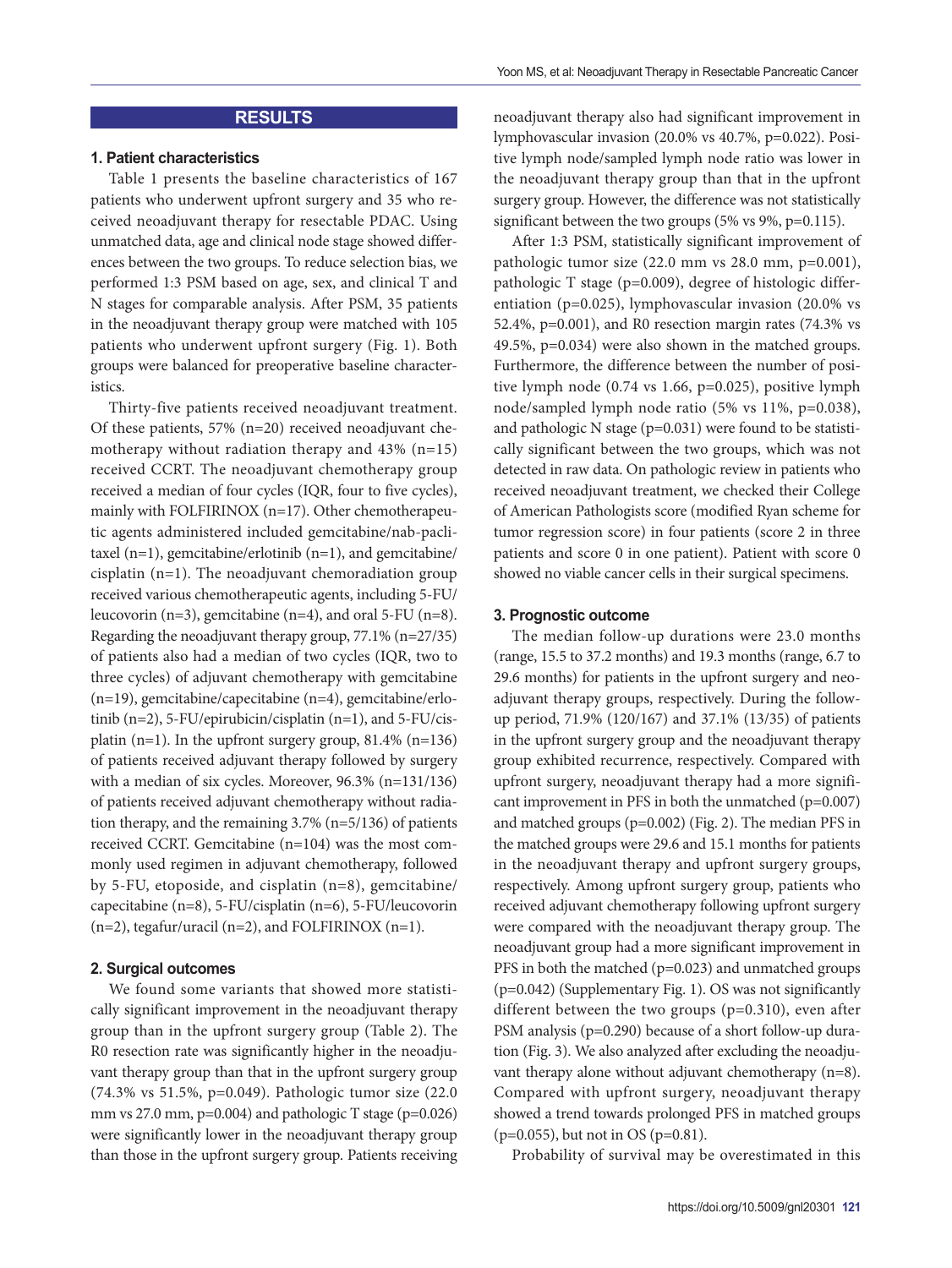| ì<br>Ś<br>l |  |
|-------------|--|
|             |  |
|             |  |
|             |  |
|             |  |
| j           |  |
|             |  |
|             |  |
|             |  |
|             |  |
|             |  |
|             |  |
|             |  |
|             |  |
|             |  |
|             |  |
|             |  |
|             |  |
|             |  |
|             |  |
|             |  |
|             |  |
|             |  |
|             |  |
|             |  |
| l           |  |
|             |  |
|             |  |
|             |  |
| j           |  |
|             |  |
|             |  |
| ¢           |  |
|             |  |
|             |  |
|             |  |
|             |  |
|             |  |
|             |  |
|             |  |
|             |  |
| l           |  |
|             |  |
|             |  |
|             |  |
|             |  |
|             |  |
|             |  |
|             |  |
| ľ           |  |
|             |  |
|             |  |
| j           |  |
|             |  |
|             |  |
|             |  |
|             |  |
| ı           |  |
|             |  |
|             |  |
|             |  |
|             |  |
|             |  |
|             |  |
|             |  |
|             |  |
|             |  |
|             |  |
| i           |  |
|             |  |
|             |  |
|             |  |
| Ò           |  |
|             |  |
|             |  |
|             |  |
|             |  |
|             |  |
|             |  |
|             |  |
|             |  |
|             |  |
|             |  |
| ı           |  |
|             |  |
|             |  |
|             |  |
|             |  |
|             |  |
|             |  |
|             |  |
| l           |  |
|             |  |
|             |  |
|             |  |
| ł           |  |
| I           |  |
|             |  |
|             |  |
| .<br>ق      |  |

|                                     |                         | Unmatched                        |         |                         | 1:3 Matched                |         |
|-------------------------------------|-------------------------|----------------------------------|---------|-------------------------|----------------------------|---------|
| Variable                            | Upfront surgery (n=167) | Neoadjuvant therapy (n=35)       | p-value | Upfront surgery (n=105) | Neoadjuvant therapy (n=35) | p-value |
| Demographic variable                |                         |                                  |         |                         |                            |         |
| Age, yr                             | 67.0 [58.0-72.5]        | $60.0$ [55.5-69.5]               | 0.036   | 66.0 [55.0-72.0]        | $60.0$ [55.0-69.5]         | 0.360   |
| Sex                                 |                         |                                  | 0.094   |                         |                            | 0.845   |
| Male                                | 94 [56.3]               | 14 (40.0)                        |         | 45 (42.9)               | 14 (40.0)                  |         |
| Female                              | 73 (43.7)               | 21 (60.0)                        |         | 60 [57.1]               | 21 (60.0)                  |         |
| Height, cm                          | 164.7 (157.0-169.4)     | 164.0 (157.1–171.7)<br>61.7±11.1 | 0.678   | 161.0 (155.1-168.0)     | 164.0 (157.1-171.7)        | 0.381   |
| Weight, kg                          | $61.5 + 9.2$            |                                  | 0.910   | $61.0 + 9.5$            | $61.7 \pm 11.1$            | 0.714   |
| Presence of comorbidity             |                         |                                  |         |                         |                            |         |
| Hypertension                        | 68 (40.7)               | 15(42.9)                         | 0.851   | 41 [39.0]               | 15 (42.9)                  | 0.695   |
| <b>Diabetes</b>                     | 61 [36.5]               | 16(45.7)                         | 0.341   | 38 [36.2]               | 16 (45.7)                  | 0.324   |
| Chronic pancreatitis                | 24 (14.4)               | 5(14.3)                          | 1.000   | 12[11.4]                | 5(14.3)                    | 0.765   |
| Family history of pancreatic cancer | 14(8.4)                 | $\circ$                          | 0.135   | 7(6.7)                  | $\qquad \qquad \circ$      | 0.192   |
| Smoking history                     |                         |                                  | 0.388   |                         |                            | 0.916   |
| Never                               | 96 [57.5]               | 23 (65.7)                        |         | 72 (68.6)               | 23 (65.7)                  |         |
| Quit                                | 48 (28.7)               | 6[17.1]                          |         | 18[17.1]                | 6[17.1]                    |         |
| Current                             | 23 (13.8)               | 6[17.1]                          |         | 15 (14.3)               | 6(17.1)                    |         |
| Alcohol history                     |                         |                                  | 0.497   |                         |                            | 0.433   |
| Never                               | 90 [53.9]               | 18[51.4]                         |         | 64 (61.0)               | 18 [51.4]                  |         |
| <b>Guit</b>                         | 39 [23.4]               | 6(17.1)                          |         | 19 (18.1)               | 6(17.1)                    |         |
| Current                             | 38 (22.8)               | 11 [31.4]                        |         | 22 (21.0)               | 11 [31.4]                  |         |
| Tumor variable                      |                         |                                  |         |                         |                            |         |
| Tumor location                      |                         |                                  | 0.435   |                         |                            | 0.800   |
| Head                                | 91 [54.5]               | 21 (60.0)                        |         | 62 [59.0]               | 21 (60.0)                  |         |
| Body                                | 44 (26.3)               | 7(20.0)                          |         | 22 (21.0)               | 7 (20.0)                   |         |
| Tail                                | 26 (15.6)               | 4(11.4)                          |         | 16(15.2)                | 4[11.4]                    |         |
| Mixed                               | 6[3.6]                  | 3(8.6)                           |         | 5(4.8)                  | 3(8.6)                     |         |
| Clinical T stage                    |                         |                                  | 0.110   |                         |                            | 0.478   |
| $\overline{\Gamma}$                 | 54 (32.3)               | 7(20.0)                          |         | 26 (24.8)               | 7(20.0)                    |         |
| 12                                  | 103(61.7)               | 23 (65.7)                        |         | 71 (67.6)               | 23 (65.7)                  |         |
| $\tilde{\Gamma}$                    | 10(6.0)                 | 5 (14.3)                         |         | 8 [7.6]                 | 5(14.3)                    |         |
| Clinical N stage                    |                         |                                  | 0.030   |                         |                            | 0.375   |
| $\bar{z}$                           | 141 (84.4)              | 23 (65.7)                        |         | 80 (76.2)               | 23 (65.7)                  |         |
| $\overline{z}$                      | 24 (14.4)               | 11 [31.4]                        |         | 23 (21.9)               | 11 [31.4]                  |         |
| $\geq$                              | 2(1.2)                  | 1(2.9)                           |         | 2(1.9)                  | 1(2.9)                     |         |
| Pancreatic duct dilatation          | 106 (63.5)              | 20 [57.1]                        | 0.565   | 67 (63.8)               | 20(57.1)                   | 0.548   |
| Bile duct dilatation                | 58 (34.7)               | 14 (40.0)                        | 0.565   | 43 (41.0)               | 14 (40.0)                  | 1.000   |
| CA 19-9, U/mL                       | 58.3 (18.9-228.6)       | 64.2 [16.9-402.3]                | 0.521   | 71.3 (20.5-244.0)       | 64.2 (16.9-402.3)          | 0.862   |
| Preoperative tumor size, mm         | 24.3 (17.5-30.0)        | 26.2 [21.8-31.9]                 | 0.116   | 26.1 (20.0-31.0)        | 26.2 [21.8-31.9]           | 0.632   |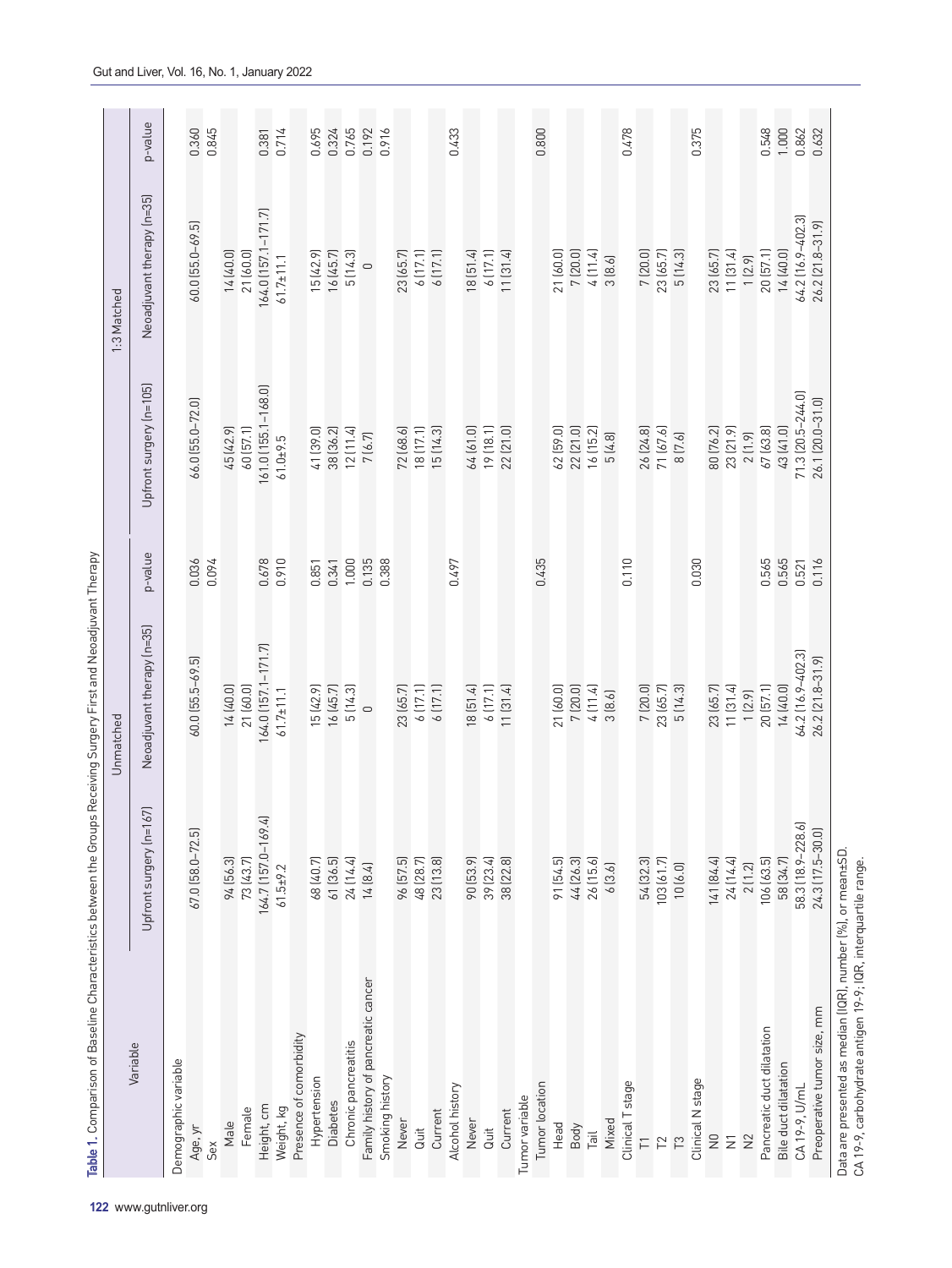| Variable                                                                                                                                   |                         | Unmatched                  |                         |                         | 1:3 Matched                |                                                     |
|--------------------------------------------------------------------------------------------------------------------------------------------|-------------------------|----------------------------|-------------------------|-------------------------|----------------------------|-----------------------------------------------------|
|                                                                                                                                            | Upfront surgery (n=167) | Neoadjuvant therapy (n=35) | p-value                 | Upfront surgery (n=105) | Neoadjuvant therapy (n=35) | p-value                                             |
| Operative method                                                                                                                           |                         |                            | 0.342                   |                         |                            | 0.580                                               |
| PPPD                                                                                                                                       | 84 [50.3]               | 17(48.6)                   |                         | 58 (55.2)               | 17(48.6)                   |                                                     |
| Whipple's operation                                                                                                                        | 2(1.2)                  | $2$ $[5.7]$                |                         | 2(1.9)                  | 2(5.7)                     |                                                     |
| Distal pancreatectomy                                                                                                                      | 73 (43.7)               | 15 (42.9)                  |                         | 41 [39.0]               | 15 (42.9)                  |                                                     |
| Total pancreatectomy                                                                                                                       | 8(4.8)                  | 1(2.9)                     |                         | 4(3.8)                  | 1(2.9)                     |                                                     |
| Tumor differentiation                                                                                                                      |                         |                            | 0.076                   |                         |                            | 0.025                                               |
| Well                                                                                                                                       | 14 [8.4]                | 7 (20.0)                   |                         | 7(6.7)                  |                            |                                                     |
| Moderate                                                                                                                                   | 130 [77.8]              | 21 (60.0)                  |                         | 83 [79.0]               | 7 (20.0)<br>21 (60.0)      |                                                     |
| Poor                                                                                                                                       |                         | 7(20.0)                    |                         | 15 (14.3)               | 7(20.0)                    |                                                     |
| Lymphovascular invasion                                                                                                                    | 23 (13.8)<br>68 (40.7)  | 7(20.0)                    | 0.022                   | 55 [52.4]               | $7\, [20.0]$               |                                                     |
| Perineural invasion                                                                                                                        | 130 [77.8]              | 23 (65.7)                  | 0.134                   | 86 [81.9]               | 23 (65.7)                  |                                                     |
| Sampled lymph node                                                                                                                         | $14.60 + 9.30$          | $5.00 + 8.50$              | 0.809                   | $5.00 + 8.91$           | $5.00 + 8.50$              |                                                     |
| Positive lymph node                                                                                                                        | $1.43 + 2.19$           | $0.74 \pm 1.38$            |                         | $1.66 + 2.25$           | $0.74 \pm 1.38$            |                                                     |
| Positive/sampled node ratio                                                                                                                | $0.09 + 0.14$           | $0.05 + 0.12$              | 0.075<br>0.115<br>0.026 | $0.11 + 0.15$           | $0.05 + 0.12$              | $0.060$<br>$0.060$<br>$0.025$<br>$0.038$<br>$0.009$ |
| Pathologic T stage                                                                                                                         |                         |                            |                         |                         |                            |                                                     |
| $\frac{1}{2}$                                                                                                                              | 33 (19.8)               | 13[37.1]                   |                         | 15 (14.3)               | 13[37.1]                   |                                                     |
| T <sup>2</sup>                                                                                                                             | 109 (65.3)              | 21 (60.0)                  |                         | 77 [73.3]               | 21 (60.0)                  |                                                     |
| $\tilde{\Gamma}$                                                                                                                           | 25 (15.0)               | 1(2.9)                     |                         | 13 (12.4)               | 1(2.9)                     |                                                     |
| Pathologic N stage                                                                                                                         |                         |                            | 0.110                   |                         |                            | 0.031                                               |
| $\overline{z}$                                                                                                                             | 86 [51.5]               | 22 (62.9)                  |                         | 43 (41.0)               | 22 (62.9)                  |                                                     |
| $\bar{z}$                                                                                                                                  | 56 [33.5]               | 12[34.3]                   |                         | 45 (42.9)               | 12 [34.3]                  |                                                     |
| $\approx$                                                                                                                                  | 25(15.0)                | 1(2.9)                     |                         | 17 (16.2)               | 1(2.9)                     |                                                     |
| Resection margin status                                                                                                                    |                         |                            | 0.049                   |                         |                            | 0.034                                               |
| RO                                                                                                                                         | 86 [51.5]               | 26 [74.3]                  |                         | 52 (49.5)               | 26 (74.3)                  |                                                     |
| 균                                                                                                                                          | 78 (46.7)               | 9(25.7)                    |                         | 51 (48.6)               | 9(25.7)                    |                                                     |
| R <sub>2</sub>                                                                                                                             | 3(1.8)                  |                            |                         | 2(1.9)                  |                            |                                                     |
| Pathologic tumor size, mm                                                                                                                  | 27.0 (22.0-34.5)        | 22.0 (13.5-29.0)           | 0.004                   | 28.0 [23.0-34.0]        | 22.0 [13.5-29.0]           | 0.001                                               |
| PPPD, pylorus preserving pancreaticoduodenectomy; IQR, interquartile range.<br>Data are presented as number (%), mean±SD, or median (IQR). |                         |                            |                         |                         |                            |                                                     |

Table 2. Comparison of Surgical Outcomes between the Groups Receiving Surgery First and Neoadjuvant Therapy Table 2. Comparison of Surgical Outcomes between the Groups Receiving Surgery First and Neoadjuvant Therapy Yoon MS, et al: Neoadjuvant Therapy in Resectable Pancreatic Cancer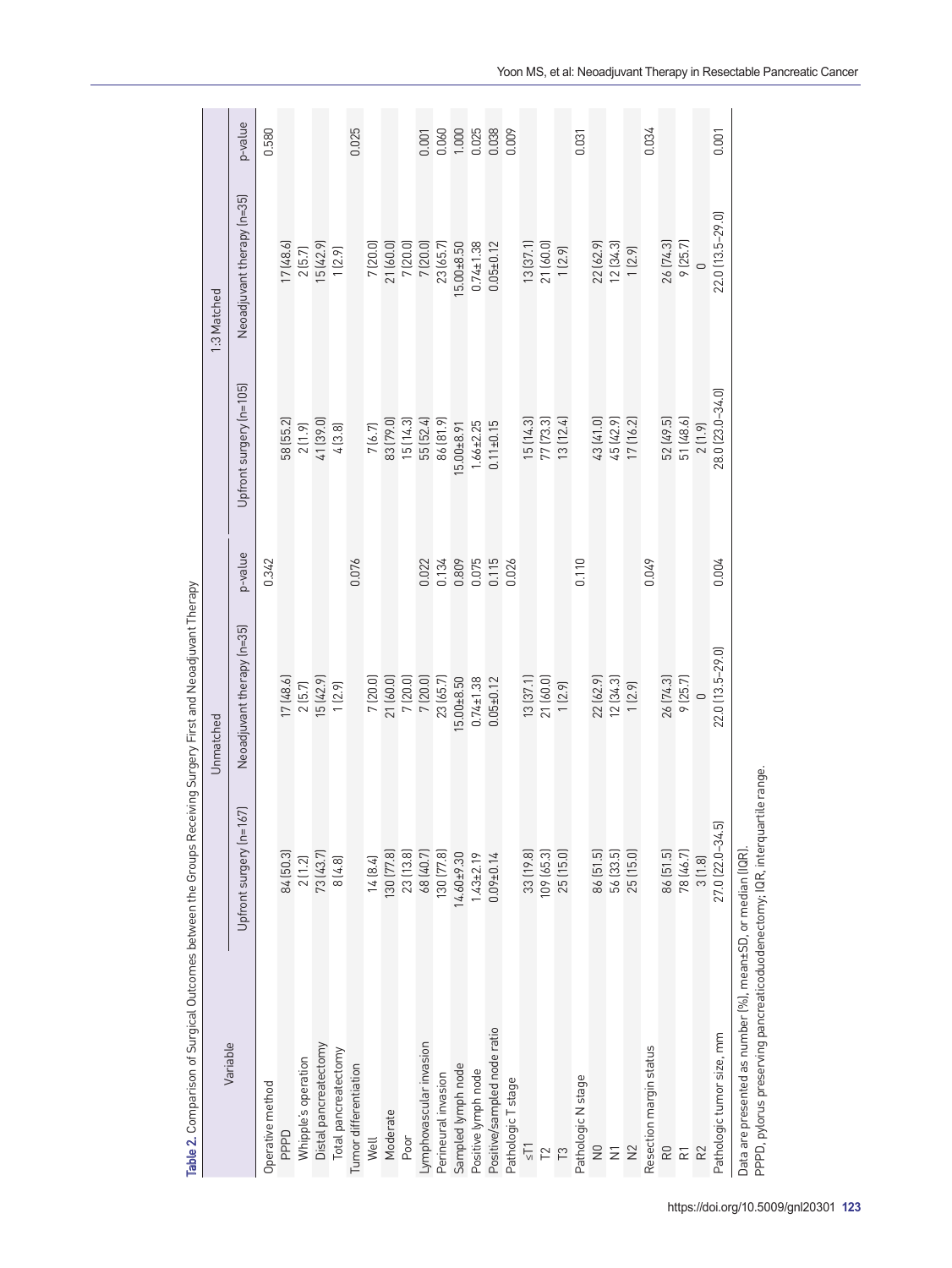

Fig. 2. Kaplan-Meier plot of progression-free survival comparing the neoadjuvant therapy group and the group receiving surgery first. (A) Unmatched and (B) matched data are presented.



Fig. 3. Kaplan-Meier plot of overall survival comparing the neoadjuvant therapy group and the group receiving surgery first. (A) Unmatched and (B) matched data are presented.

study because some patients were loss to follow-up and the number of samples is small. Time-dependent Cox regression analysis did not show the difference in OS between upfront surgery and neoadjuvant therapy (unmatched p=0.4; hazard ratio, 0.7; 95% confidence interval [CI], 0.29 to 1.65 and matched p=0.5; hazard ratio, 0.75; 95% CI, 0.30 to 1.83). After all, neoadjuvant therapy showed statistically prolonged PFS even in time-dependent analysis (p=0.017) (Supplementary Table 1). On univariate analysis, older age, alcohol history, and neoadjuvant therapy were significant prognostic factors associated with PFS. After adjusting confounding factors, neoadjuvant therapy was statistically significant, independent of the better prognostic factor (hazard ratio, 0.39; p=0.002) (Fig. 4).

## **DISCUSSION**

In this study, we found that postoperative pathologic finding and PFS were significantly better in the neoadjuvant therapy group than those in the upfront surgery group. The theoretical advantages of neoadjuvant therapy include the following: early treatment of micrometastases, sparing patients who already have occult metastases,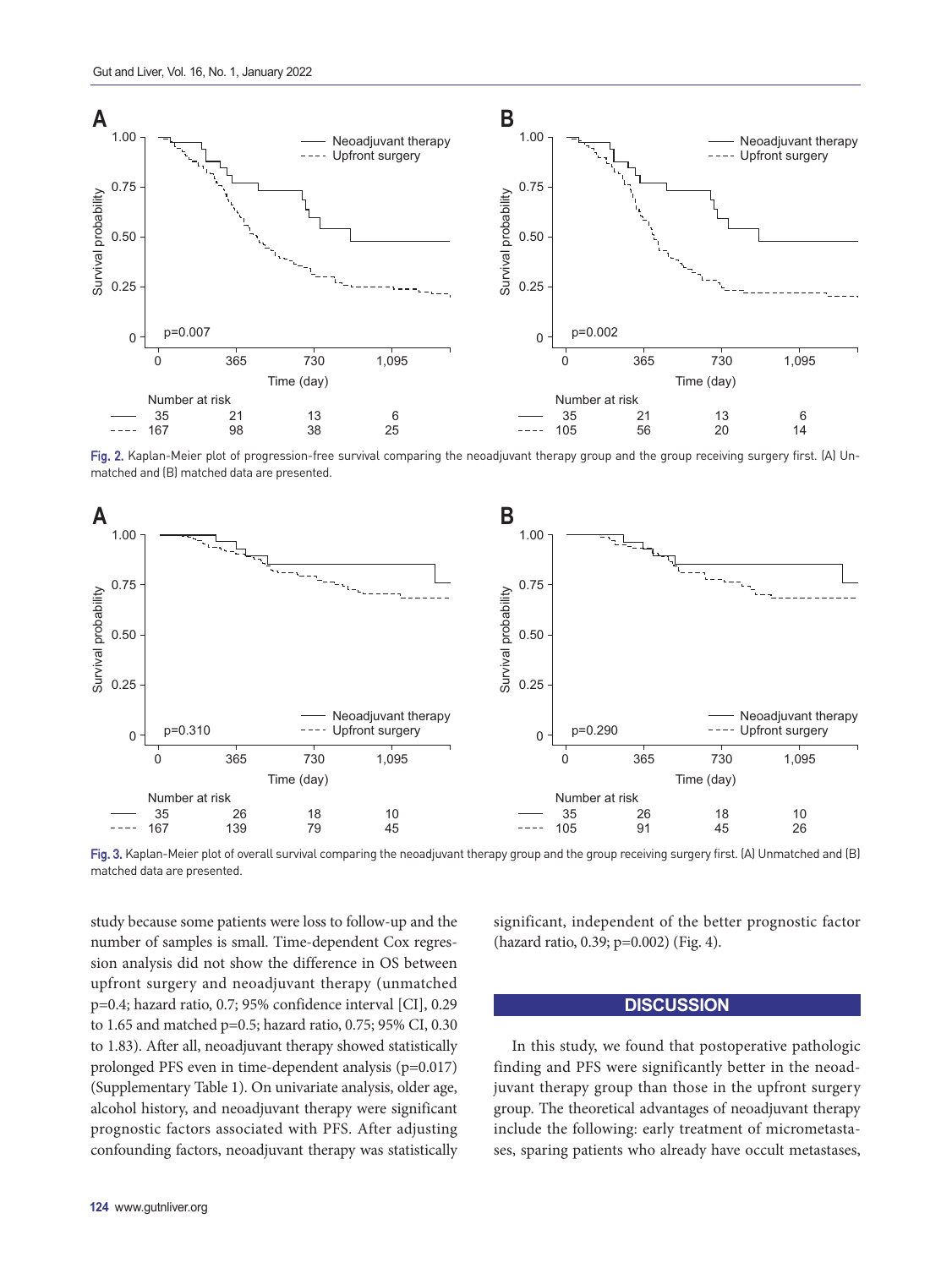|            | Endpoint subgroup                                                                                                                                                                                                                                                                                                                                                                                                                                                                                                                                   | n   |                                       | <b>HR</b>                                                                                                                                            | CI                                                                                                                                                                                                                                                                                                                                                                    | p-value                                                                                                                                                                 |
|------------|-----------------------------------------------------------------------------------------------------------------------------------------------------------------------------------------------------------------------------------------------------------------------------------------------------------------------------------------------------------------------------------------------------------------------------------------------------------------------------------------------------------------------------------------------------|-----|---------------------------------------|------------------------------------------------------------------------------------------------------------------------------------------------------|-----------------------------------------------------------------------------------------------------------------------------------------------------------------------------------------------------------------------------------------------------------------------------------------------------------------------------------------------------------------------|-------------------------------------------------------------------------------------------------------------------------------------------------------------------------|
| <b>PFS</b> | Age (continuous)<br>>70 yr (vs <70 yr)<br>Male (vs female)<br>Height<br>Weight<br>Chronic pancreatitis<br>Family history of pancreatic cancer (+)<br>Hypertension (+)<br><b>DM</b><br>Current smoker (vs non-smoker)<br>Current drinker (vs non-drinker)<br>Body cancer (vs head cancer)<br>Tail cancer (vs head cancer)<br>T <sub>2</sub> stage (vs T <sub>1</sub> stage)<br>T3 stage (vs T1 stage)<br>N1 stage (vs N0 stage)<br>Preoperative tumor size<br>CA 19-9 > 200 U/mL (vs CA 19-9 < 200 U/mL)<br>Neoadjuvant therapy (vs upfront surgery) | 140 | $\mathfrak{p}$<br>3<br>$\overline{4}$ | 0.97<br>0.89<br>1.02<br>1.00<br>1.01<br>0.54<br>0.92<br>1.14<br>0.78<br>1.53<br>1.70<br>0.66<br>0.81<br>1.68<br>1.33<br>1.42<br>1.01<br>1.03<br>0.40 | $(0.95 - 1.00)$<br>$(0.57 - 1.39)$<br>$(0.67 - 1.55)$<br>$(1.00 - 1.00)$<br>$(0.99 - 1.03)$<br>$(0.27 - 1.08)$<br>$(0.37 - 2.27)$<br>$(0.75 - 1.74)$<br>$(0.51 - 1.20)$<br>$(0.90 - 2.63)$<br>$(1.05 - 2.75)$<br>$(0.39 - 1.11)$<br>$(0.44 - 1.49)$<br>$(0.98 - 2.86)$<br>$(0.59 - 3.00)$<br>$(0.88 - 2.29)$<br>$(0.99 - 1.03)$<br>$(0.67 - 1.59)$<br>$(0.23 - 0.71)$ | 0.025<br>0.611<br>0.942<br>0.562<br>0.215<br>0.079<br>0.860<br>0.533<br>0.259<br>0.118<br>0.030<br>0.114<br>0.503<br>0.059<br>0.494<br>0.154<br>0.238<br>0.895<br>0.002 |
|            | Endpoint subgroup                                                                                                                                                                                                                                                                                                                                                                                                                                                                                                                                   | n   |                                       | <b>HR</b>                                                                                                                                            | CI                                                                                                                                                                                                                                                                                                                                                                    | p-value                                                                                                                                                                 |
| <b>PFS</b> | Current drinker (vs non-drinker)<br>Body cancer (vs head cancer)<br>Neoadjuvant (vs upfront surgery)                                                                                                                                                                                                                                                                                                                                                                                                                                                | 140 | $\overline{2}$                        | 1.85<br>0.49<br>0.39                                                                                                                                 | $(1.14 - 2.98)$<br>$(0.28 - 0.85)$<br>$(0.22 - 0.70)$                                                                                                                                                                                                                                                                                                                 | 0.012<br>0.011<br>0.002                                                                                                                                                 |

Fig. 4. Multivariate Cox regression analysis of progression-free survival (PFS).

DM, diabetes mellitus; CA 19-9, carbohydrate antigen 19-9; HR, hazard ratio; CI, confidence interval.

reduced risk of tumor seeding at the time of surgery, and improved tolerance compared with upfront surgery.

A few studies showed that neoadjuvant therapy has potential advantages over upfront surgery in resectable PDAC.<sup>13-15</sup> Mokdad et al.<sup>[14](#page-10-6)</sup> reported that the neoadjuvant therapy group was associated with more improved survival than the upfront surgery group (median OS, 26 months vs 21 months;  $p<0.01$ ). Ren *et al.*<sup>[15](#page-10-7)</sup> reviewed 11 studies and reported that neoadjuvant therapy had higher R0 resection rate (odds ratio, 1.89; 95% CI, 1.26 to 2.83) and lower positive lymph node rate (odds ratio, 0.34; 95% CI, 0.31 to 0.37) than upfront surgery. However, previous studies used clinical stage I and II disease as proxies for resectable disease as there is no direct way to assess resectability in their cancer registry.<sup>14,[18](#page-10-8),[19](#page-10-9)</sup> Therefore, by definition, borderline resectable PDAC patients might have been enrolled in those studies. In real-world clinical practice, resectability is more important than tumor stage in determining the resection in pancreatic cancer. Therefore, strict measurement of resectability should be performed to evaluate the effect of neoadjuvant therapy for resectable PDAC. In the present study, we utilized the clinicoradiologic database. Specialized radiologists reviewed all images according to resectability based on the National Comprehensive Cancer

<span id="page-7-1"></span>Network guidelines.<sup>[20](#page-10-10)</sup> Several previous studies also did not provide sufficient information on the type of chemotherapeutic agents used in their studies. Although the data set includes information on the receipt of adjuvant therapy, whether the intended postoperative therapy was completed is unknown. However, our study investigated all clinical information and chemotherapeutic regimens related to pancreatic cancer resection.

<span id="page-7-3"></span><span id="page-7-2"></span><span id="page-7-0"></span>A recent first prospective randomized clinical trial on neoadjuvant chemoradiotherapy has reported that the R0 resection rate and pathologic parameters were superior with preoperative chemoradiotherapy, but it did not demonstrate an OS benefit.<sup>21</sup> Although neoadjuvant therapy appears to have a more significant role in improving R0 resection rates in patients with borderline resectable pancreatic cancer (BRPC) and locally advanced pancreatic cancer (LAPC) compared with upfront resection, a statistically significant survival benefit has not routinely been demonstrated in the resectable cohort.<sup>22-24</sup> Similarly, the benefits of neoadjuvant therapy on OS in resectable PDAC are different between studies. In the present study, OS was not different in the neoadjuvant therapy and upfront surgery groups. These effects may be attributed to several possible mechanisms. First, the prognosis of PDAC is poor irre-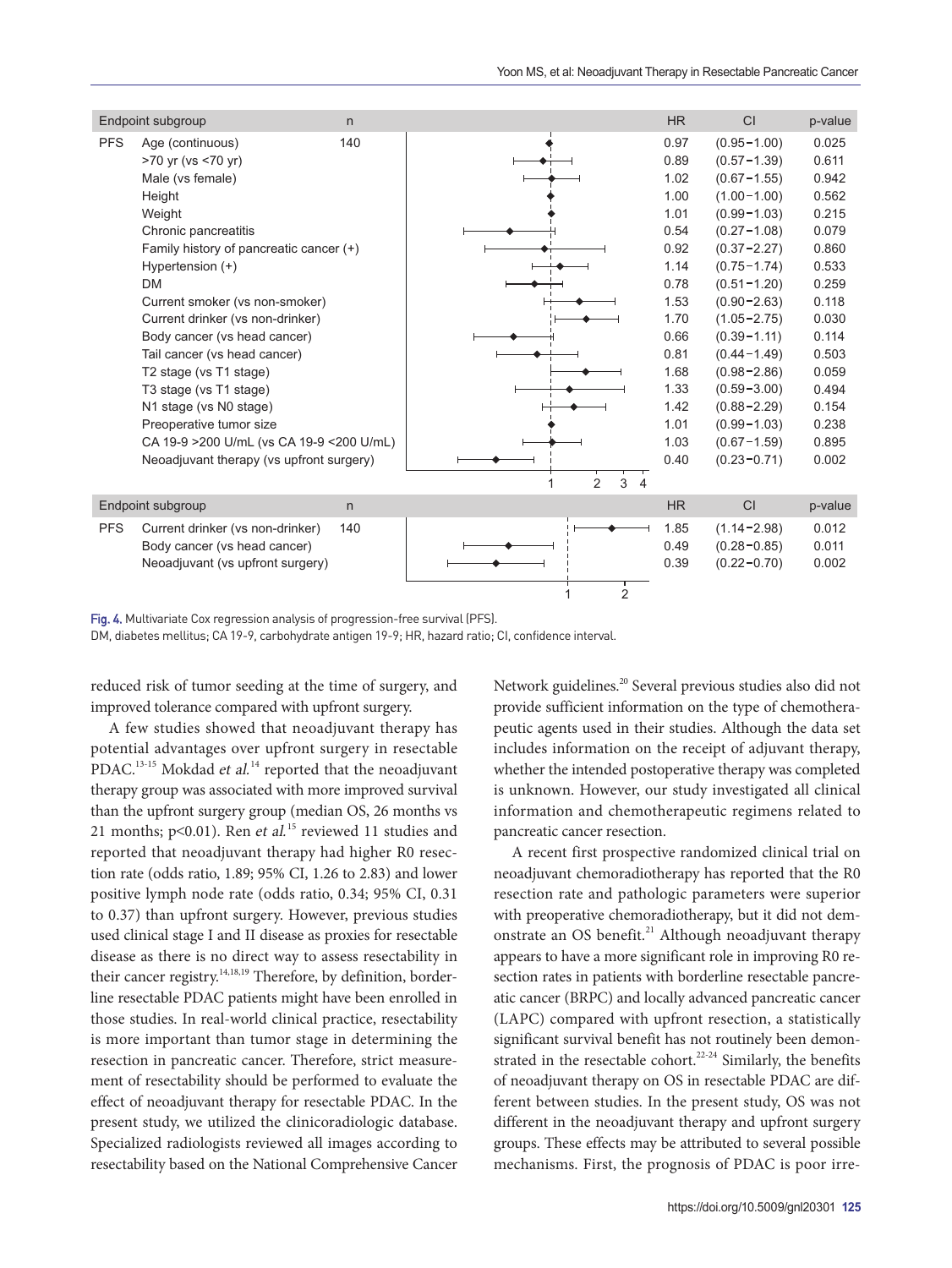spective of minimal therapy change. A minor effect of neoadjuvant therapy has no effect on OS. Above all, surgery is still the first treatment of choice in resectable PDAC, and the possibility of micrometastasis is significantly higher in BRPC or LAPC than in resectable PDAC. Therefore, neoadjuvant therapy showed significantly prolonged OS in BRPC and LAPC in previous studies.<sup>10,[25](#page-10-14)</sup> On the contrary, a previous study showed that patients with metastatic lymph nodes experience OS benefits in a subgroup analysis. Neoadjuvant chemotherapy with gemcitabine-based regimens improved the prognosis of node-positive resectable PDAC.<sup>9</sup>

Neoadjuvant FOLFIRINOX for BRPC or LAPC is feasible, with high R0 resection rates and prolonged median PFS and OS. However, a study evaluating the outcome for resectable PDAC has not been conducted yet. Except for ongoing clinical trials, our study is the first retrospective study to investigate the potential benefits of neoadjuvant therapy including FOLFIRINOX chemotherapy for resectable PDAC. In a subgroup analysis, our study did not confirm the benefits of neoadjuvant FOLFIRINOX on resectable PDAC because the recurrence event did not reach the median values due to short-term follow-up duration (data not shown). Neoadjuvant FOLFIRINOX might further improve the outcome and is currently being investigated in the PANACHE01-PRODIGE48 trial (NCT02959879), NorPACT-1 trial (NCT02919787), and PREOPANC2 trial (Netherlands Trial, NTR7292).

<span id="page-8-1"></span>Regarding neoadjuvant therapy, besides not experiencing the benefits of this therapy, some patients may also be diagnosed with unresectable diseases after receiving this type of therapy. Failure rate has been reported to be as high as  $16\%$ .<sup>26</sup> However, it is presumed that these patients experience an early recurrence even if they had undergone early surgery. Results from the recent two studies were similar: 70% to 75% of patients assigned to upfront surgery compared with 57.5% to 61% of patients assigned to neo-adjuvant arm undergoing resection.<sup>[22](#page-10-12)[,27](#page-10-17)</sup> The R0 resection rate was usually higher in neoadjuvant therapy than that in upfront surgery. Therefore, successful surgical resection rate was higher in the neoadjuvant therapy group than that in the upfront surgery group. The resection rate observed in a recent prospective clinical trial for resectable PDAC was consistent with that in a previous study. Therefore, besides increasing the rate of free margin resection and reducing the risk of local recurrence, neoadjuvant treatment allows the identification of rapidly metastatic patients and thus prevents them from undergoing a nonprofitable morbid surgery.

However, determining the characteristics of patients who benefit from neoadjuvant therapy is considered im-

<span id="page-8-6"></span><span id="page-8-5"></span><span id="page-8-4"></span><span id="page-8-3"></span><span id="page-8-0"></span>portant. Even if we consider neoadjuvant therapy because even margin-negative pancreatectomy followed by adjuvant chemotherapy can lead to high rates of tumor recurrence and poor survival outcomes, neoadjuvant therapy for resectable PDAC might be considered an overtreatment, subsequently resulting in unnecessary complications in some patients. The National Comprehensive Cancer Network guidelines recommend neoadjuvant therapy for resectable patients with high-risk features such as highly elevated carbohydrate antigen 19-9, large tumor size, large regional lymph node, excessive weight loss, and extreme pain.[28](#page-10-18)[,29](#page-10-19) Recently, circulating tumor DNA and circulating tumor cells have been considered predictive markers related to preoperative and postoperative outcome and prognosis[.30,](#page-10-20)[31](#page-10-21) Assessing circulating tumor DNA and circulating tumor cells at diagnosis is considered beneficial for patient selection. Not only conventional markers such as carbohydrate antigen 19-9 and tumor size but also circulating tumor DNA and circulating tumor cells might be predictive markers during patient selection. Furthermore, biologic behavior is more important than cancer tissue extent when assessing susceptibility to neoadjuvant therapy. Therefore, classifying PDAC tissue is considered significantly appropriate. For example, PDAC patients with homologous recombination deficiency should appropriately receive FOL-FIRINOX or platinum-based chemotherapy. The risk for disease progression and losing a curative surgical window highlights the need for appropriate patient identification, further discovery of superior biomarkers or molecular profiles related to positive treatment response, and additional prospective comparative studies.

<span id="page-8-2"></span>The present study has several limitations. First, this is an observational retrospective study with a small number of patients (Supplementary Tables 2, 3). In an effort to reduce selection bias, we performed PSM only for clinical factors that showed differences between two groups. Due to the restriction of retrospective analysis, it was impossible to define strict enrollment criteria of neoadjuvant group. However, we found patients in this study usually received neoadjuvant therapy in case of high N stage and large primary tumor size. Second, only patients with resectable PDAC who underwent tumor resection and/or received adjuvant or neoadjuvant treatment were enrolled. Patients in the neoadjuvant therapy group represent only those patients who tolerated neoadjuvant therapy and underwent resection which might result in biased estimates. With this study, we were unable to identify all patients who received chemotherapy with intent for later resection but who did not proceed with resection. However, in fact, these patients could have been potentially unresectable, even at the time of upfront surgery. Rather, since this study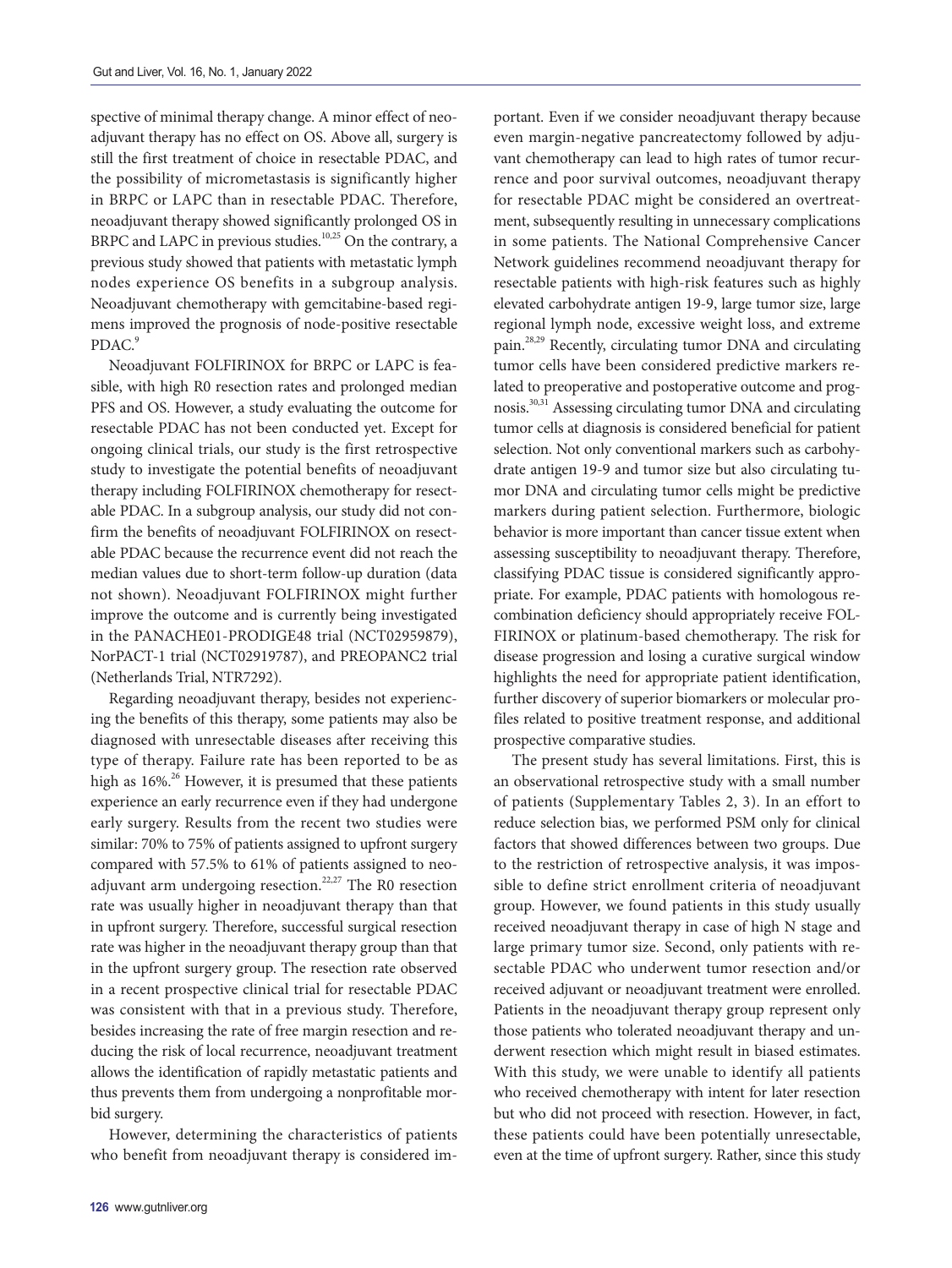uses a nonrandomized retrospective study design, there is a high probability that patients who are expected to experience less benefits from the upfront surgery received neoadjuvant therapy. Nevertheless, surgical outcomes are more favorable in patients in the neoadjuvant therapy group than those in patients in the upfront surgery group. A well-randomized, prospective study is needed to examine this further. Third, neoadjuvant therapy comprises various chemotherapeutic and chemoradiotherapeutic regimens, with FOLFIRINOX being the most commonly used chemotherapeutic regimen. This can still cause selection bias despite of PSM in this study. We selected patients who received adjuvant gemcitabine-based therapy (upfront surgery group, n=112) and neoadjuvant gemcitabinebased therapy (neoadjuvant therapy, n=7). After PSM, PFS was still statistically significantly prolonged in neoadjuvant therapy group compared with upfront surgery group (p=0.034). Nonetheless, selection bias is still an issue in the present study. Comprising large homogeneous samples are required in the future prospective studies.

In conclusion, we demonstrated the statistically significant improvement of surgical outcomes and PFS with neoadjuvant therapy in resectable PDAC. Despite these favorable findings, there was no difference in the OS between the two groups. Therefore, considering its association with long-term survival, better predictors of response and more effective preoperative regimens should be studied.

## **CONFLICTS OF INTEREST**

No potential conflict of interest relevant to this article was reported.

## **ACKNOWLEDGEMENTS**

This study was supported by a grant of the Korea Health Technology R&D Project through the Korea Health Industry Development Institute, funded by the Ministry of Health and Welfare, Republic of Korea (grant number: HI19C0642-060019).

## **AUTHOR CONTRIBUTIONS**

Study concept and design: M.S.Y., H.S.L. Data acquisition: M.S.Y., H.S.L., J.K., M.J.S. Data analysis and interpretation: M.S.Y., H.S.L. Drafting of the manuscript: M.S.Y., H.S.L. Critical revision of the manuscript: M.S.Y., H.S.L., C.M.K., W.J.L., J.K., M.J.S., S.S.K., M.S.P., J.H.J., M.J.C., J.Y.P., S.W.P., S.Y.S. Study supervision: H.K.H., S.B. All authors read and approved the final manuscript.

## **ORCID**

Min Sung Yoon https://orcid.org/0000-0002-4513-4948 Hee Seung Lee https://orcid.org/0000-0002-2825-3160 Chang Moo Kang https://orcid.org/0000-0002-5382-4658 Woo Jung Lee https://orcid.org/0000-0001-9273-261X Jiyoung Keum https://orcid.org/0000-0001-7061-6183 Min Je Sung https://orcid.org/0000-0001-5395-8851 Seung-seob Kim https://orcid.org/0000-0001-6071-306X Mi-Suk Park https://orcid.org/0000-0001-5817-2444 Jung Hyun Jo https://orcid.org/0000-0002-2641-8873 Moon Jae Chung https://orcid.org/0000-0002-5920- 8549 Jeong Youp Park https://orcid.org/0000-0003-0110-8606 Seung Woo Park https://orcid.org/0000-0001-8230-964X Si Young Song https://orcid.org/0000-0002-1417-4314 Ho Kyoung Hwang https://orcid.org/0000-0003-4064-7776 Seungmin Bang https://orcid.org/0000-0001-5209-8351

## **SUPPLEMENTARY MATERIALS**

Supplementary materials can be accessed at https://doi. org/10.5009/gnl20301.

## **REFERENCES**

- <span id="page-9-0"></span>[1.](#page-0-0) Miller KD, Siegel RL, Lin CC, et al. Cancer treatment and survivorship statistics, 2016. CA Cancer J Clin 2016;66:271- 289.
- [2.](#page-0-0) Surveillance, Epidemiology, and End Results (SEER) Program. Cancer stat facts: pancreas cancer [Internet]. Bethesda: National Cancer Institute [cited 2016 Jul 13]. Available from: http://seer.cancer.gov/statfacts/html/pancreas.html.
- [3.](#page-0-0) Oettle H, Neuhaus P, Hochhaus A, et al. Adjuvant chemotherapy with gemcitabine and long-term outcomes among patients with resected pancreatic cancer: the CONKO-001 randomized trial. JAMA 2013;310:1473-1481.
- [4.](#page-0-0) Kurahara H, Maemura K, Mataki Y, et al. A therapeutic strategy for resectable pancreatic cancer based on risk factors of early recurrence. Pancreas 2018;47:753-758.
- [5.](#page-0-0) Nishio K, Kimura K, Amano R, et al. Preoperative predictors for early recurrence of resectable pancreatic cancer. World J Surg Oncol 2017;15:16.
- <span id="page-9-1"></span>[6.](#page-1-0) Schwarz L, Vernerey D, Bachet JB, et al. Resectable pancreatic adenocarcinoma neo-adjuvant FOLF(IRIN)OX-based chemotherapy: a multicenter, non-comparative, random-